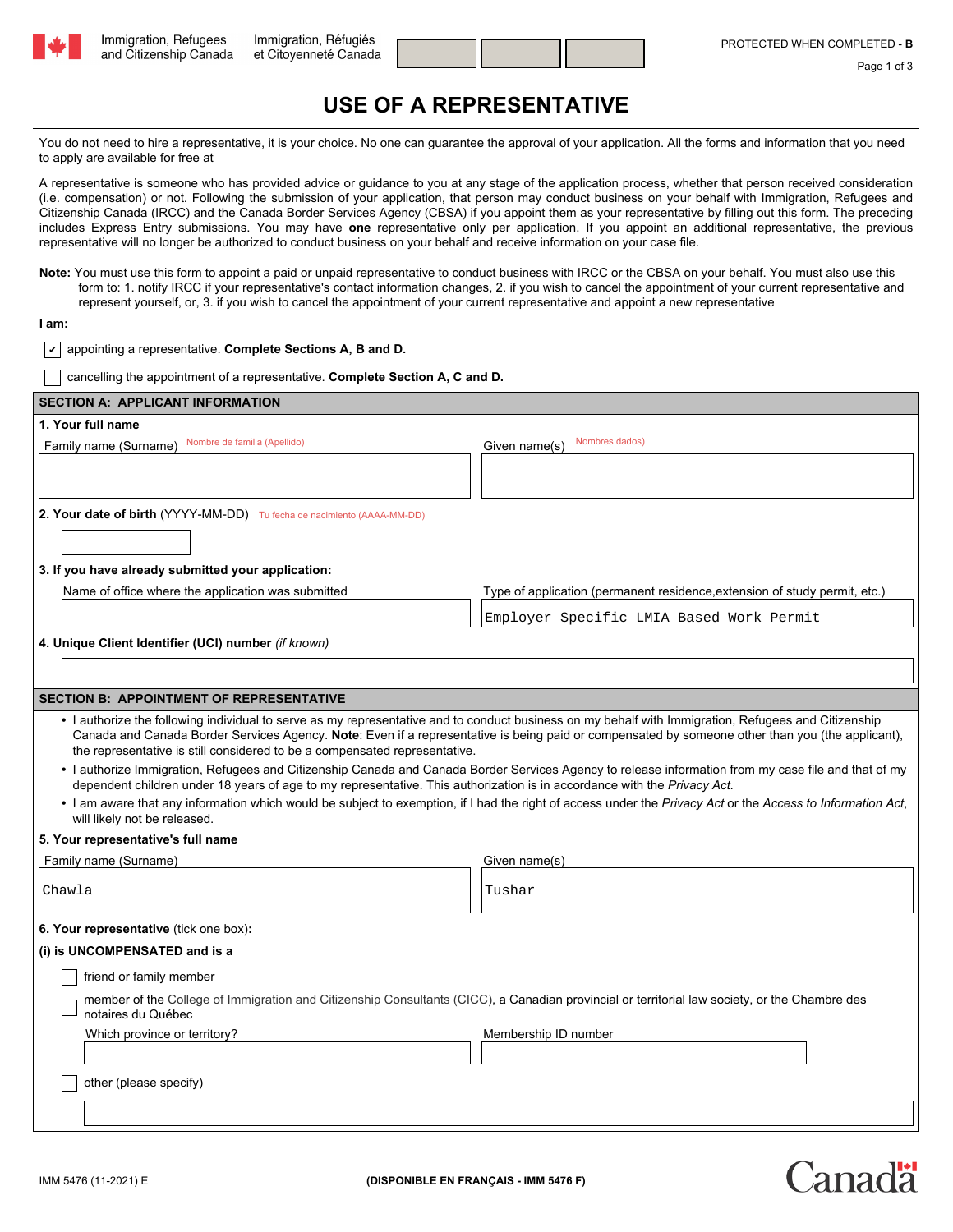|                                                                                                                                                                                                                                                |                      | Page 2 of 3                      |  |  |  |  |  |
|------------------------------------------------------------------------------------------------------------------------------------------------------------------------------------------------------------------------------------------------|----------------------|----------------------------------|--|--|--|--|--|
| <b>OR</b>                                                                                                                                                                                                                                      |                      |                                  |  |  |  |  |  |
| (ii) is, or will be, COMPENSATED and is a member in good standing of                                                                                                                                                                           |                      |                                  |  |  |  |  |  |
| the College of Immigration and Citizenship Consultants (CICC)<br>$ \boldsymbol{\mathsf{X}} $                                                                                                                                                   |                      |                                  |  |  |  |  |  |
| Membership ID number                                                                                                                                                                                                                           |                      |                                  |  |  |  |  |  |
| R532951                                                                                                                                                                                                                                        |                      |                                  |  |  |  |  |  |
| a Canadian provincial or territorial law society                                                                                                                                                                                               |                      |                                  |  |  |  |  |  |
| Which province or territory?                                                                                                                                                                                                                   | Membership ID number |                                  |  |  |  |  |  |
|                                                                                                                                                                                                                                                |                      |                                  |  |  |  |  |  |
| the Chambre des notaires du Québec                                                                                                                                                                                                             |                      |                                  |  |  |  |  |  |
| Membership ID number                                                                                                                                                                                                                           |                      |                                  |  |  |  |  |  |
|                                                                                                                                                                                                                                                |                      |                                  |  |  |  |  |  |
| 7. Your representative's contact information                                                                                                                                                                                                   |                      |                                  |  |  |  |  |  |
| Name of firm or organization (if applicable)                                                                                                                                                                                                   |                      |                                  |  |  |  |  |  |
| Global Hut Immigration Corp.                                                                                                                                                                                                                   |                      |                                  |  |  |  |  |  |
| If student-at-law, write the name of the supervising lawyer                                                                                                                                                                                    |                      | Supervising lawyer membership ID |  |  |  |  |  |
|                                                                                                                                                                                                                                                |                      |                                  |  |  |  |  |  |
| Mailing address                                                                                                                                                                                                                                |                      |                                  |  |  |  |  |  |
| Apt/Unit<br>Street name<br>Street no.                                                                                                                                                                                                          |                      |                                  |  |  |  |  |  |
| 6941<br>Lundys Lane<br>City/Town<br>Province/State/Territory                                                                                                                                                                                   | Country or territory | Postal code/ZIP                  |  |  |  |  |  |
| Niagara Falls<br>ON                                                                                                                                                                                                                            | Canada               | L2G 1V8                          |  |  |  |  |  |
| Telephone number                                                                                                                                                                                                                               |                      |                                  |  |  |  |  |  |
| Country Code<br>Area Code and Telephone number                                                                                                                                                                                                 |                      |                                  |  |  |  |  |  |
|                                                                                                                                                                                                                                                |                      |                                  |  |  |  |  |  |
| Fax number                                                                                                                                                                                                                                     |                      |                                  |  |  |  |  |  |
| Country Code<br>Area Code and Telephone number                                                                                                                                                                                                 |                      |                                  |  |  |  |  |  |
|                                                                                                                                                                                                                                                |                      |                                  |  |  |  |  |  |
| E-mail address (if applicable)                                                                                                                                                                                                                 |                      |                                  |  |  |  |  |  |
|                                                                                                                                                                                                                                                |                      |                                  |  |  |  |  |  |
| By indicating your representative's e-mail address, you are hereby authorizing Immigration, Refugees and Citizenship Canada to transmit your file and<br>personal information to this specific email address.                                  |                      |                                  |  |  |  |  |  |
| 8. Your representative's declaration:                                                                                                                                                                                                          |                      |                                  |  |  |  |  |  |
| • I declare that the information in Section B is truthful, complete and correct.                                                                                                                                                               |                      |                                  |  |  |  |  |  |
| • I understand and accept that I am the person appointed by the applicant to conduct business on the applicant or sponsor's behalf with Immigration,                                                                                           |                      |                                  |  |  |  |  |  |
| Refugees and Citizenship Canada and Canada Border Services Agency.                                                                                                                                                                             |                      |                                  |  |  |  |  |  |
|                                                                                                                                                                                                                                                |                      |                                  |  |  |  |  |  |
|                                                                                                                                                                                                                                                |                      |                                  |  |  |  |  |  |
| Signature of representative                                                                                                                                                                                                                    |                      | Date (YYYY-MM-DD)                |  |  |  |  |  |
| <b>SECTION C: CANCEL THE APPOINTMENT OF A REPRESENTATIVE</b>                                                                                                                                                                                   |                      |                                  |  |  |  |  |  |
| I withdraw my authorization for this person to serve as my representative, to receive information on my case file and to conduct business on my behalf with<br>Immigration, Refugees and Citizenship Canada and Canada Border Services Agency. |                      |                                  |  |  |  |  |  |
| 9. Your representative's full name                                                                                                                                                                                                             |                      |                                  |  |  |  |  |  |
| Family name (Surname)                                                                                                                                                                                                                          | Given name(s)        |                                  |  |  |  |  |  |
|                                                                                                                                                                                                                                                |                      |                                  |  |  |  |  |  |
|                                                                                                                                                                                                                                                |                      |                                  |  |  |  |  |  |
| Name of firm or organization (if applicable)                                                                                                                                                                                                   |                      |                                  |  |  |  |  |  |
|                                                                                                                                                                                                                                                |                      |                                  |  |  |  |  |  |

 $\overline{\phantom{a}}$